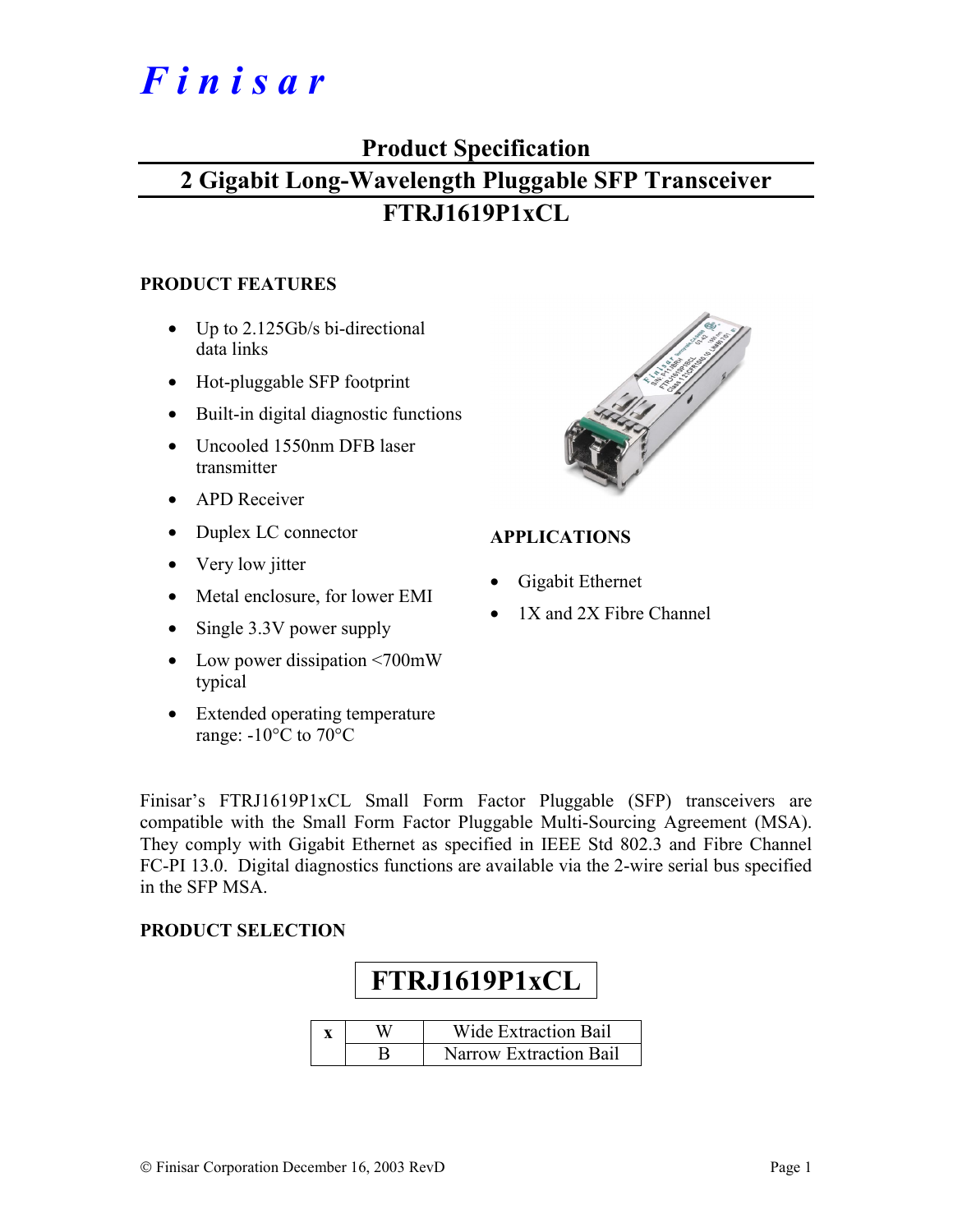#### **I. Pin Descriptions**

| Pin            | <b>Symbol</b>   | <b>Name/Description</b>                                        | Ref.           |
|----------------|-----------------|----------------------------------------------------------------|----------------|
|                | $\rm V_{EET}$   | Transmitter Ground (Common with Receiver Ground)               |                |
| $\overline{2}$ | $T_{FAULT}$     | Transmitter Fault. Not supported.                              |                |
| 3              | $T_{\rm DIS}$   | Transmitter Disable. Laser output disabled on high or open.    | $\overline{2}$ |
| $\overline{4}$ | $MOD$ DEF $(2)$ | Module Definition 2. Data line for Serial ID.                  | 3              |
| 5              | $MOD$ DEF $(1)$ | Module Definition 1. Clock line for Serial ID.                 | 3              |
| 6              | $MOD$ $DEF(0)$  | Module Definition 0. Grounded within the module.               | 3              |
| 7              | Rate Select     | No connection required                                         | 4              |
| 8              | LOS             | Loss of Signal indication. Logic 0 indicates normal operation. | 5              |
| 9              | $\rm V_{EER}$   | Receiver Ground (Common with Transmitter Ground)               |                |
| 10             | $\rm V_{EER}$   | Receiver Ground (Common with Transmitter Ground)               |                |
| 11             | $V_{EER}$       | Receiver Ground (Common with Transmitter Ground)               |                |
| 12             | RD-             | Receiver Inverted DATA out. AC Coupled                         |                |
| 13             | $RD+$           | Receiver Non-inverted DATA out. AC Coupled                     |                |
| 14             | $\rm V_{EER}$   | Receiver Ground (Common with Transmitter Ground)               |                |
| 15             | $\rm V_{CCR}$   | Receiver Power Supply                                          |                |
| 16             | $V_{\rm CCT}$   | <b>Transmitter Power Supply</b>                                |                |
| 17             | $\rm V_{EET}$   | Transmitter Ground (Common with Receiver Ground)               |                |
| 18             | $TD+$           | Transmitter Non-Inverted DATA in. AC Coupled.                  |                |
| 19             | TD-             | Transmitter Inverted DATA in. AC Coupled.                      |                |
| 20             | $\rm V_{EET}$   | Transmitter Ground (Common with Receiver Ground)               |                |

Notes:

- 1. Circuit ground is internally isolated from chassis ground.
- 2. Laser output disabled on  $T_{DIS} > 2.0V$  or open, enabled on  $T_{DIS} < 0.8V$ .
- 3. Should be pulled up with 4.7k 10kohms on host board to a voltage between 2.0V and 3.6V. MOD DEF(0) pulls line low to indicate module is plugged in.
- 4. Finisar FTRJxx21xxxxx transceivers operate between OC-3 and OC-48, 1x and 2x Fibre Channel, and Gigabit Ethernet data rates and respective protocols without active control. Finisar FTRJxx19xxxxx transceivers operate at 1x and 2x Fibre Channel, and Gigabit Ethernet data rates and respective protocols without active control.
- 5. LOS is open collector output. Should be pulled up with 4.7k 10kohms on host board to a voltage between 2.0V and 3.6V. Logic 0 indicates normal operation; logic 1 indicates loss of signal.



**Diagram of Connector Block Pinout on the Host Board**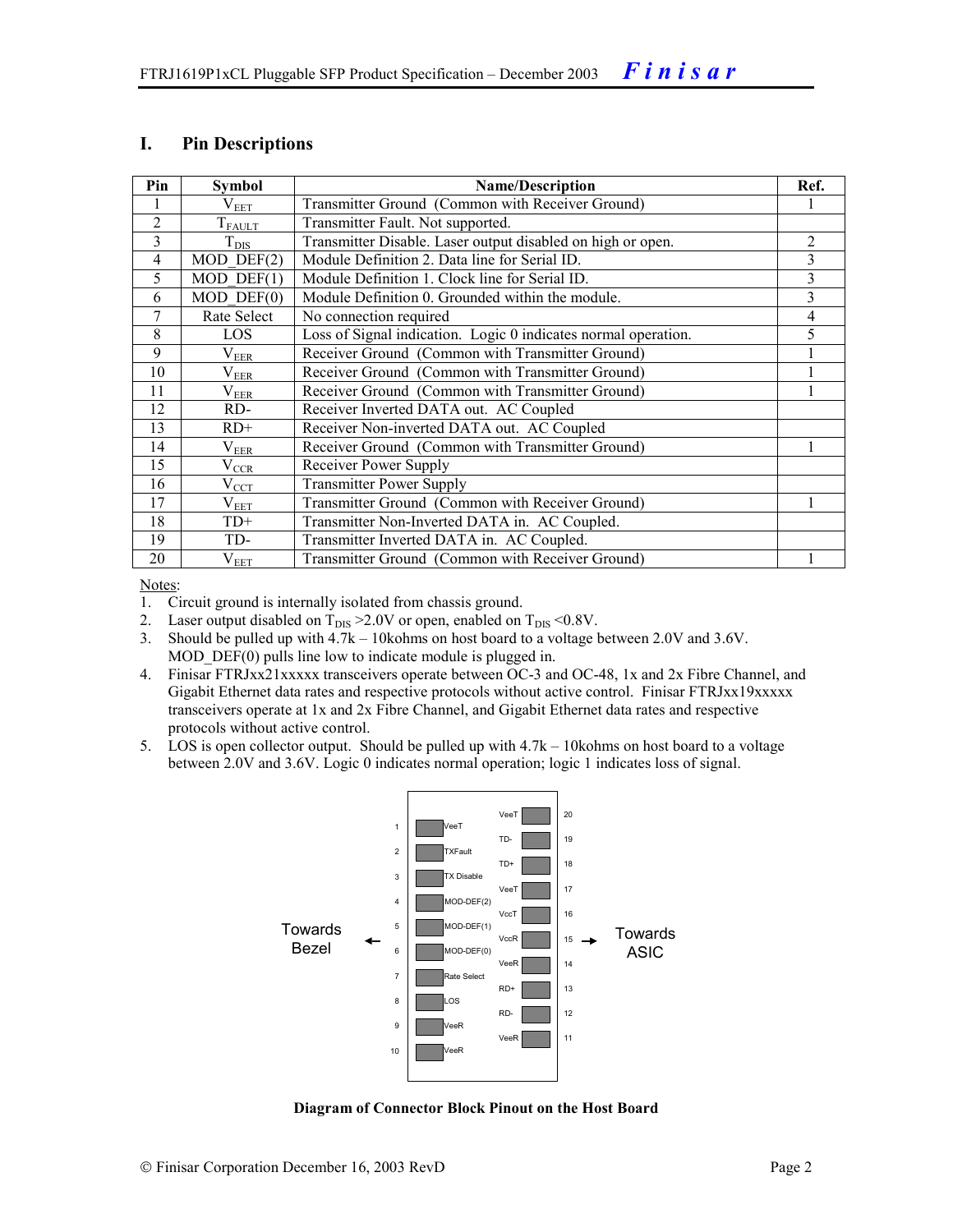#### **II. Absolute Maximum Ratings**

| <b>Parameter</b>           | Svmbol | Min    | Tvp. | Max | Unit          | Ref. |
|----------------------------|--------|--------|------|-----|---------------|------|
| Maximum Supply Voltage     | Vcc    | $-0.5$ |      | 4.1 |               |      |
| Storage Temperature        |        | -40    |      |     | $\circ$       |      |
| Case Operating Temperature | OP     | $-10$  |      |     |               |      |
| Relative Humidity          |        |        |      |     | $\frac{0}{0}$ |      |

#### **III.** Electrical Characteristics ( $T_{OP}$  = -10 to 70 °C,  $V_{CC}$  = 3.00 to 3.60 Volts)

| <b>Parameter</b>                  | Symbol                  | Min         | <b>Typ</b> | Max          | Unit      | Ref.           |
|-----------------------------------|-------------------------|-------------|------------|--------------|-----------|----------------|
| <b>Supply Voltage</b>             | Vcc                     | 3.00        |            | 3.60         | V         |                |
| <b>Supply Current</b>             | Icc                     |             | 230        | 300          | mA        |                |
| <b>Transmitter</b>                |                         |             |            |              |           |                |
| Input differential impedance      | $R_{in}$                |             | 100        |              | Ω         | 2              |
| Single ended data input swing     | $V$ in, pp              | 250         |            | 1200         | mV        |                |
| <b>Transmit Disable Voltage</b>   | $\rm V_{D}$             | $Vec-1.3$   |            | Vcc          | V         |                |
| Transmit Enable Voltage           | $V_{EN}$                | Vee         |            | Vee + $0.8$  | V         | 3              |
| Transmit Disable Assert Time      |                         |             |            | 10           | <b>us</b> |                |
| <b>Receiver</b>                   |                         |             |            |              |           |                |
| Single ended data output swing    | Vout, pp                | 300         | 400        | 800          | mV        | $\overline{4}$ |
| Data output rise time             |                         |             | 100        | 175          | ps        | 5              |
| Data output fall time             | $t_{\rm f}$             |             | 100        | 175          | ps        | 5              |
| LOS Fault                         | $V_{LOS \text{ fault}}$ | $Vec - 0.5$ |            | $Vec_{HOST}$ | V         | 6              |
| <b>LOS</b> Normal                 | $V_{LOS\,norm}$         | Vee         |            | $Vee+0.5$    | V         | 6              |
| Power Supply Rejection            | <b>PSR</b>              | 100         |            |              | mVpp      | $\overline{7}$ |
| Deterministic Jitter Contribution | $RX \Delta DI$          |             |            | 51.7         | ps        | 8              |
| <b>Total Jitter Contribution</b>  | $RX \Delta TI$          |             |            | 122.4        | ps        |                |

Notes:

- 1. Non Condensing.
- 2. Connected directly to TX data input pins. AC coupled thereafter.
- 3. Or open circuit.
- 4. Into 100 ohms differential termination.
- 5.  $20 80 \%$
- 6. Loss Of Signal is LVTTL. Logic 0 indicates normal operation; logic 1 indicates no signal detected.
- 7. Receiver sensitivity is compliant with power supply sinusoidal modulation of 20 Hz to 1.5 MHz up to specified value applied through the recommended power supply filtering network.
- 8. Measured with DJ-free data input signal. In actual application, output DJ will be the sum of input DJ and  $\Delta$  DJ.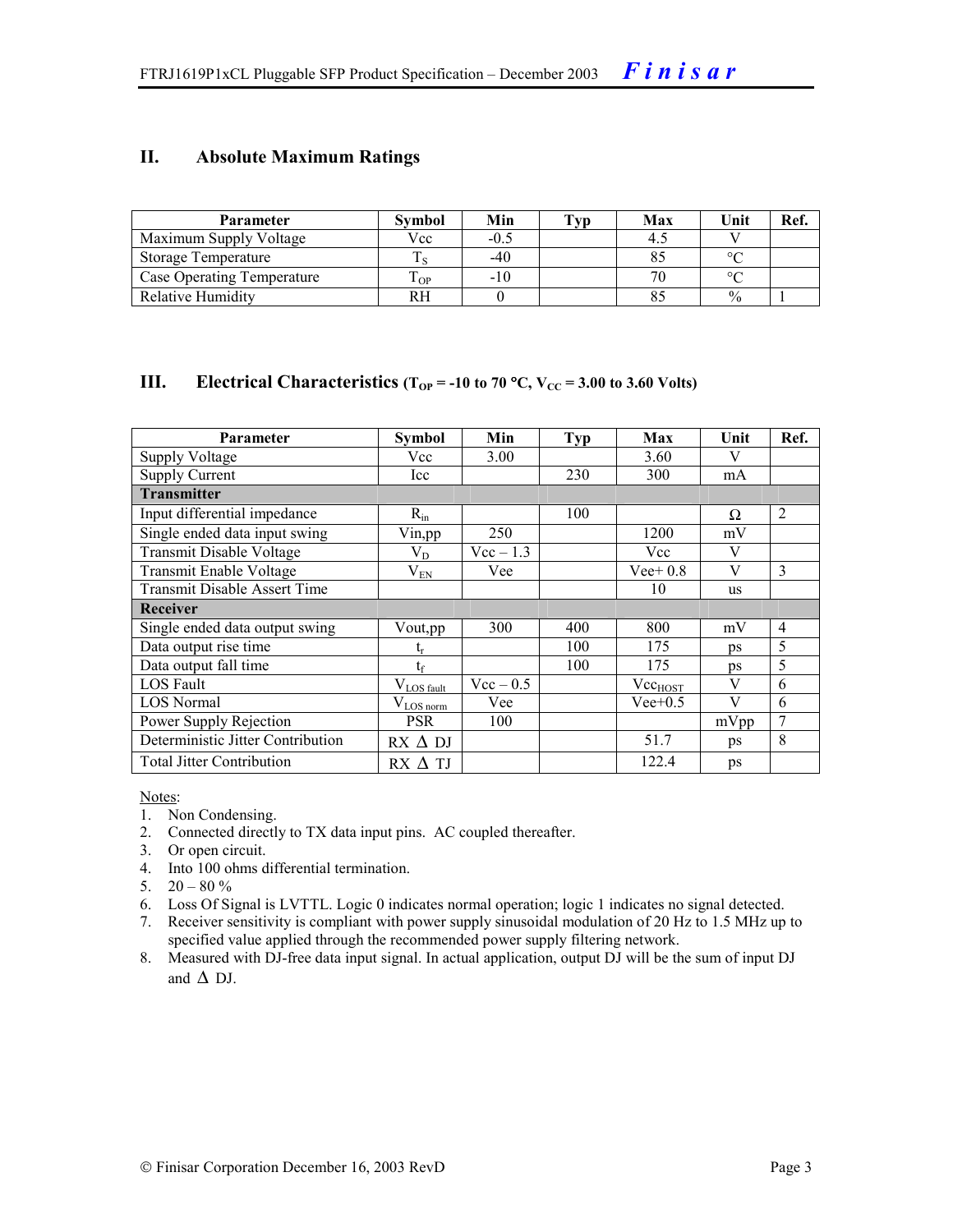| Parameter                                                        | <b>Symbol</b>     | Min      | <b>Typ</b> | Max    | Unit  | Ref.           |
|------------------------------------------------------------------|-------------------|----------|------------|--------|-------|----------------|
| <b>Transmitter</b>                                               |                   |          |            |        |       |                |
| Output Opt. Pwr: 9/125 SMF                                       | $P_{OUT}$         | $\theta$ |            | $+5$   | dBm   | $\overline{1}$ |
| <b>Optical Wavelength</b>                                        | λ                 | 1540     |            | 1570   | nm    |                |
| Spectral Width (-20dB)                                           | $\sigma$          |          |            |        | nm    |                |
| <b>Optical Extinction Ratio</b>                                  | ER                | 9        |            |        | dB    |                |
| <b>Optical Modulation Amplitude</b>                              | OMA               | 174      |            |        | μW    | $\overline{2}$ |
| Sidemode Supression ratio                                        | $SSR_{min}$       | 30       |            |        | dB    |                |
| Optical Rise/Fall Time                                           | $t_r / t_f$       |          |            | 180    | ps    | $\overline{3}$ |
| <b>Relative Intensity Noise</b>                                  | <b>RIN</b>        |          |            | $-120$ | dB/Hz |                |
| Deterministic Jitter Contribution                                | $RX \Delta DI$    |          |            | 51.7   | ps    | $\overline{4}$ |
| <b>Total Jitter Contribution</b>                                 | $RX \Delta TI$    |          |            | 122.4  | ps    |                |
| Receiver                                                         |                   |          |            |        |       |                |
| Average Rx Sensitivity $\omega$ 2.125<br>Gb/s (2X Fibre Channel) | $R_{SENS1}$       |          |            | $-28$  | dBm   | 5, 6           |
| Average Rx Sensitivity $(a)$ 1.25 Gb/s<br>(Gigabit Ethernet)     | $R_{\rm SENS2}$   |          |            | $-30$  | dBm   | 5,6            |
| Average Rx Sensitivity @ 1.062<br>Gb/s (1X Fibre Channel)        | $R_{SENS1}$       |          |            | $-30$  | dBm   | 5, 6           |
| Maximum Input Power                                              | $P_{MAX}$         | $-9$     |            |        | dBm   |                |
| <b>Optical Center Wavelength</b>                                 | $\lambda_{\rm C}$ | 1270     |            | 1600   | nm    |                |
| <b>LOS De-Assert</b>                                             | LOS <sub>D</sub>  |          |            | $-28$  | dBm   |                |
| <b>LOS Assert</b>                                                | LOS <sub>A</sub>  | $-41$    |            |        | dBm   |                |
| LOS Hysteresis                                                   |                   | 0.5      |            |        | dB    |                |

#### IV. Optical Characteristics ( $T_{OP}$  = -10 to 70°C,  $V_{CC}$  = 3.00 to 3.60 Volts)

Notes:

- 1. Class 1 Laser Safety per FDA/CDRH and EN (IEC) 60825 regulations.
- 2. Equivalent extinction ratio specification for Fibre Channel. Allows smaller ER at higher average power.
- 3. Unfiltered, 20-80%. Complies with IEEE 802.3 (Gig. E), FC 1x and 2x eye masks when filtered.
- 4. Measured with DJ-free data input signal. In actual application, output DJ will be the sum of input DJ and  $\Delta$  DJ.
- 5. Measured with conformance signals defined in FC-PI 13.0 specifications.
- 6. Measured with PRBS  $2^7$ -1 at  $10^{-12}$  BER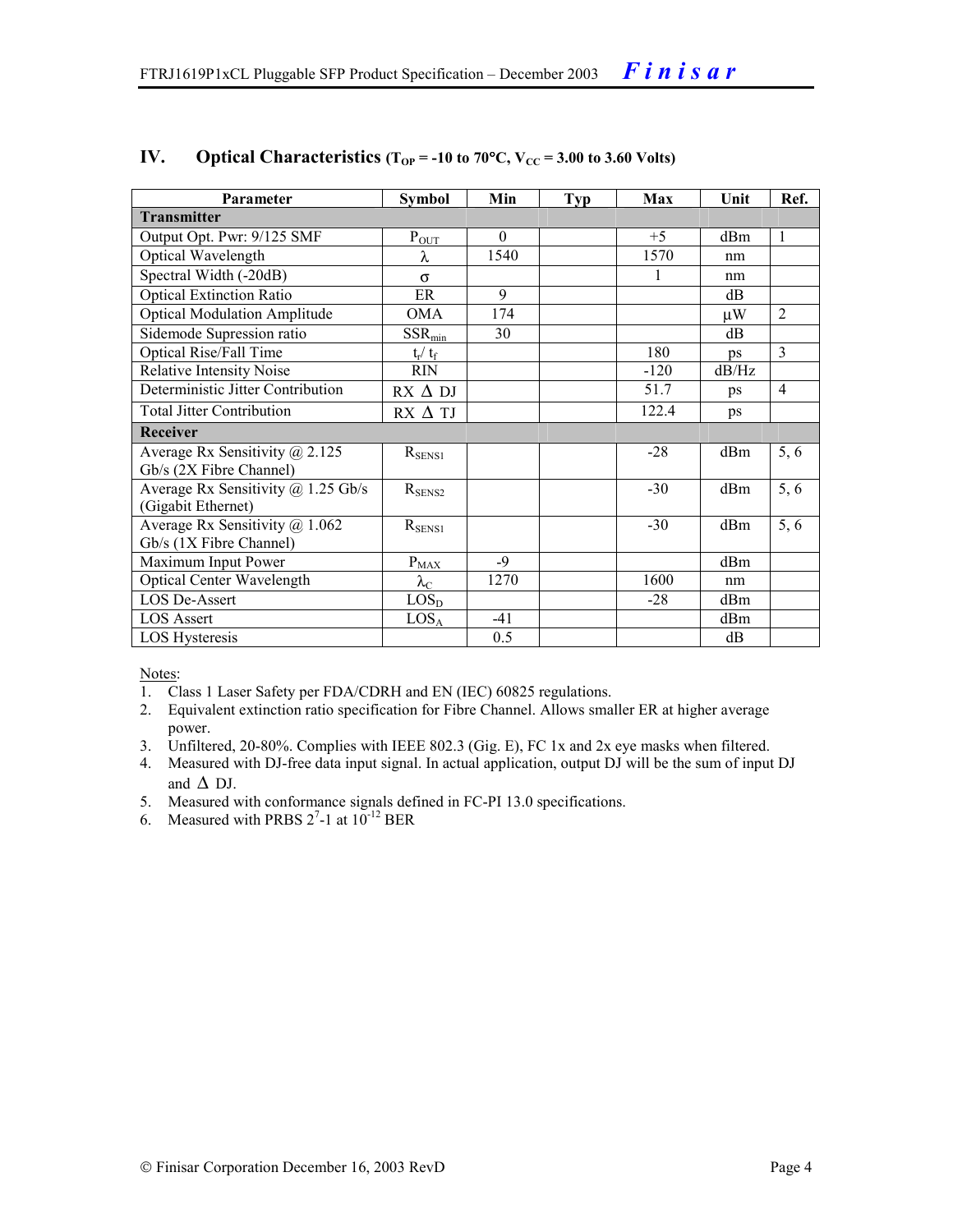#### **V. General Specifications**

| <b>Parameter</b>                     | Symbol     | Min  | Typ | Max        | Units | Ref. |
|--------------------------------------|------------|------|-----|------------|-------|------|
| Data Rate                            | BR.        | 1062 |     | 2125       | Mb/s  |      |
| <b>Bit Error Rate</b>                | <b>BER</b> |      |     | $10^{-12}$ |       |      |
| Max. Supported Link Length on        | $L_{MAX2}$ |      | 104 |            | km    |      |
| $9/125 \mu m$ SMF @ 2X Fibre Channel |            |      |     |            |       |      |
| Max. Supported Link Length on        | $L_{MAX3}$ |      | 112 |            | km    |      |
| $9/125 \mu m$ SMF @ 1X Fibre Channel |            |      |     |            |       |      |
| or Gigabit Ethernet                  |            |      |     |            |       |      |

Notes:

- 1. Gigabit Ethernet and 1x/2x Fibre Channel compliant.
- 2. Tested with a PRBS  $2^7$ -1 test pattern.
- 3. Attenuation of 0.25 dB/km is used for the link length calculations. Distances are indicative only. A 2dB penalty is included for dispersion on >2Gb/s data rates. Please refer to the Optical Specifications in Table IV to calculate a more accurate link budget based on specific conditions in your application.

#### **VI. Environmental Specifications**

Finisar SFP transceivers have an extended operating temperature range from -10°C to +70°C case temperature.

| Parameter                  | Svmbol | Min | $\mathbf{T}_{\mathbf{V}\mathbf{p}}$ | Max | <b>Units</b> | Ref. |
|----------------------------|--------|-----|-------------------------------------|-----|--------------|------|
| Case Operating Temperature | ' op   | -10 |                                     | חר  | $\circ$      |      |
| Storage Temperature        | ⊥ sto  | -40 |                                     |     | $\sim$       |      |

#### **VII. Regulatory Compliance**

Finisar transceivers are Class 1 Laser Products and comply with US FDA regulations. These products are certified by TÜV and CSA to meet the Class 1 eye safety requirements of EN (IEC) 60825 and the electrical safety requirements of EN (IEC) 60950. Copies of certificates are available at Finisar Corporation upon request.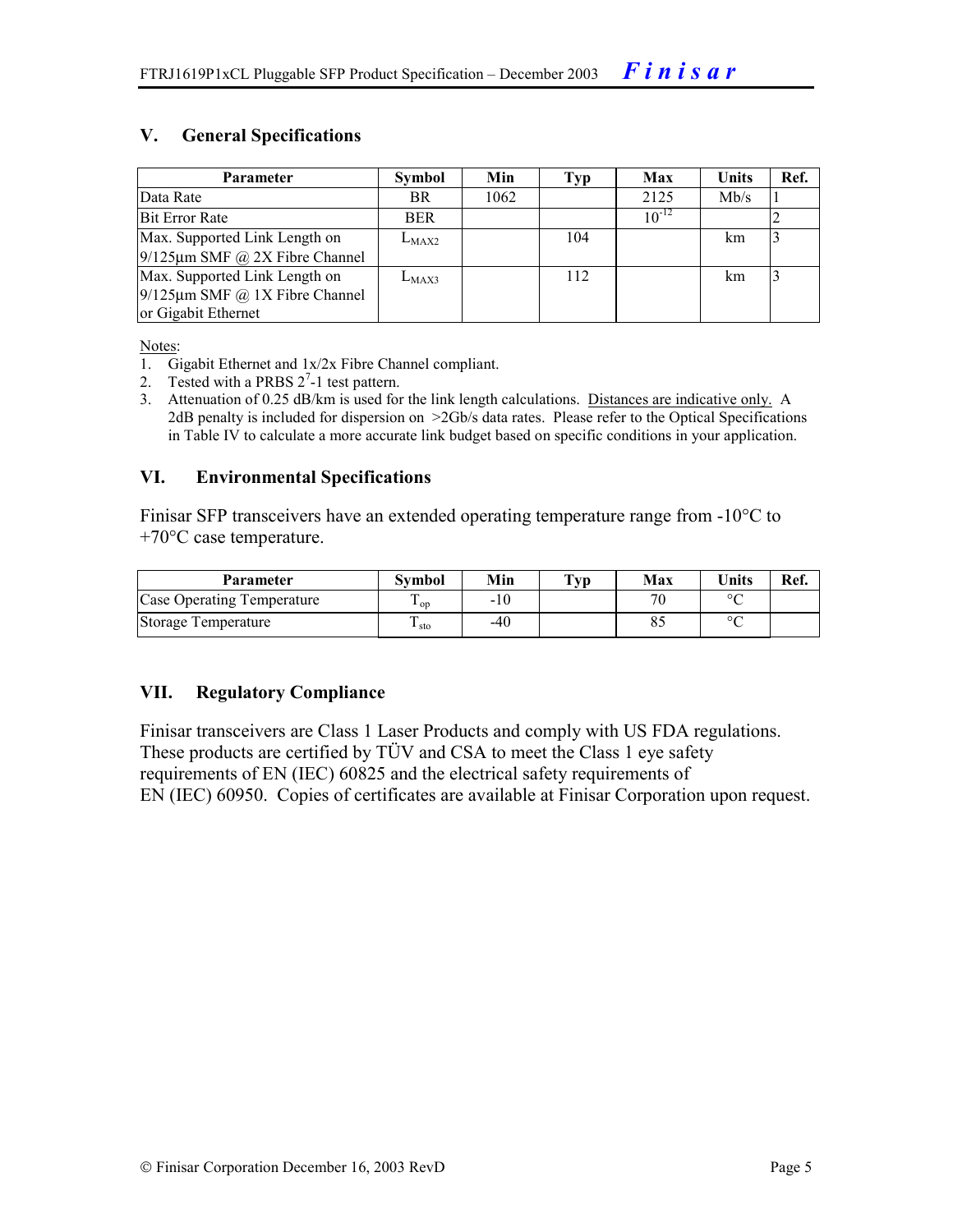#### **VIII. Digital Diagnostic Functions**

Finisar FTRJ1619P1xCL SFP transceivers support the 2-wire serial communication protocol as defined in the SFP MSA<sup>1</sup>. It is very closely related to the  $E^2$ PROM defined in the GBIC standard, with the same electrical specifications.

The standard SFP serial ID provides access to identification information that describes the transceiver's capabilities, standard interfaces, manufacturer, and other information.

Additionally, Finisar SFP transceivers provide a unique enhanced digital diagnostic monitoring interface, which allows real-time access to device operating parameters such as transceiver temperature, laser bias current, transmitted optical power, received optical power and transceiver supply voltage. It also defines a sophisticated system of alarm and warning flags, which alerts end-users when particular operating parameters are outside of a factory set normal range.

The SFP MSA defines a 256-byte memory map in  $E^2$ PROM that is accessible over a 2-wire serial interface at the 8 bit address 1010000X (A0h). The digital diagnostic monitoring interface makes use of the 8 bit address 1010001X (A2h), so the originally defined serial ID memory map remains unchanged. The interface is identical to, and is thus fully backward compatible with both the GBIC Specification and the SFP Multi Source Agreement. The complete interface is described in Finisar Application Note AN-2030: "Digital Diagnostics Monitoring Interface for SFP Optical Transceivers".

The operating and diagnostics information is monitored and reported by a Digital Diagnostics Transceiver Controller (DDTC) inside the transceiver, which is accessed through a 2-wire serial interface. When the serial protocol is activated, the serial clock signal (SCL, Mod Def 1) is generated by the host. The positive edge clocks data into the  $SFP$  transceiver into those segments of the  $E^2$ PROM that are not write-protected. The negative edge clocks data from the SFP transceiver. The serial data signal (SDA, Mod Def 2) is bi-directional for serial data transfer. The host uses SDA in conjunction with SCL to mark the start and end of serial protocol activation. The memories are organized as a series of 8-bit data words that can be addressed individually or sequentially.

For more information, please see the SFP MSA documentation<sup>1</sup> or Finisar Application Note AN-2030.

Digital diagnostics for the FTRJ1619P1xCL are externally calibrated by default.

Please note that evaluation board FDB-1018 is available with Finisar ModDEMO software that allows simple to use communication over the 2-wire serial interface.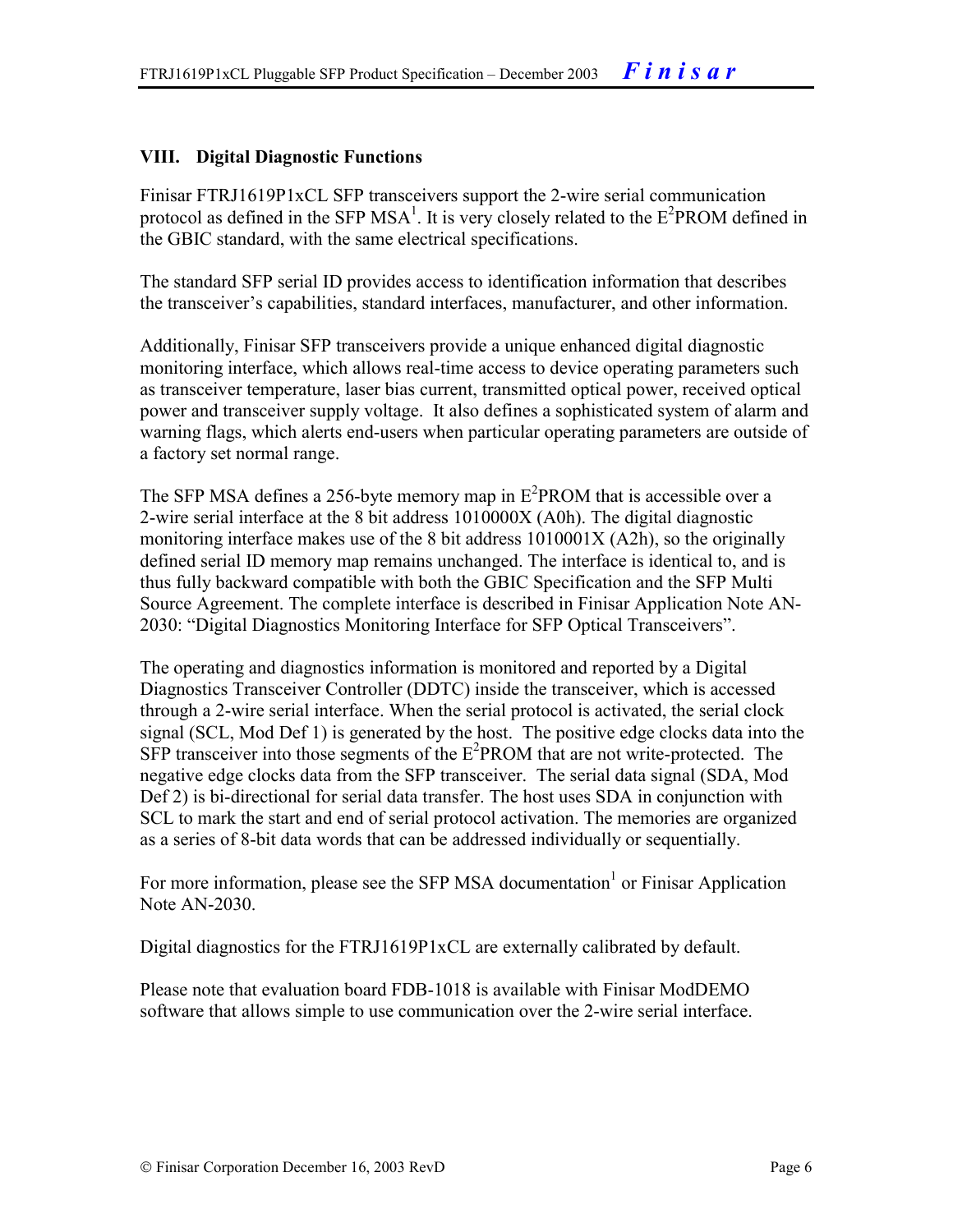#### **IX. Mechanical Specifications**

Finisar's Small Form Factor Pluggable (SFP) transceivers are compatible with the dimensions defined by the SFP Multi-Sourcing Agreement (MSA)<sup>3</sup>.



### **FTRJ1619P1BCL**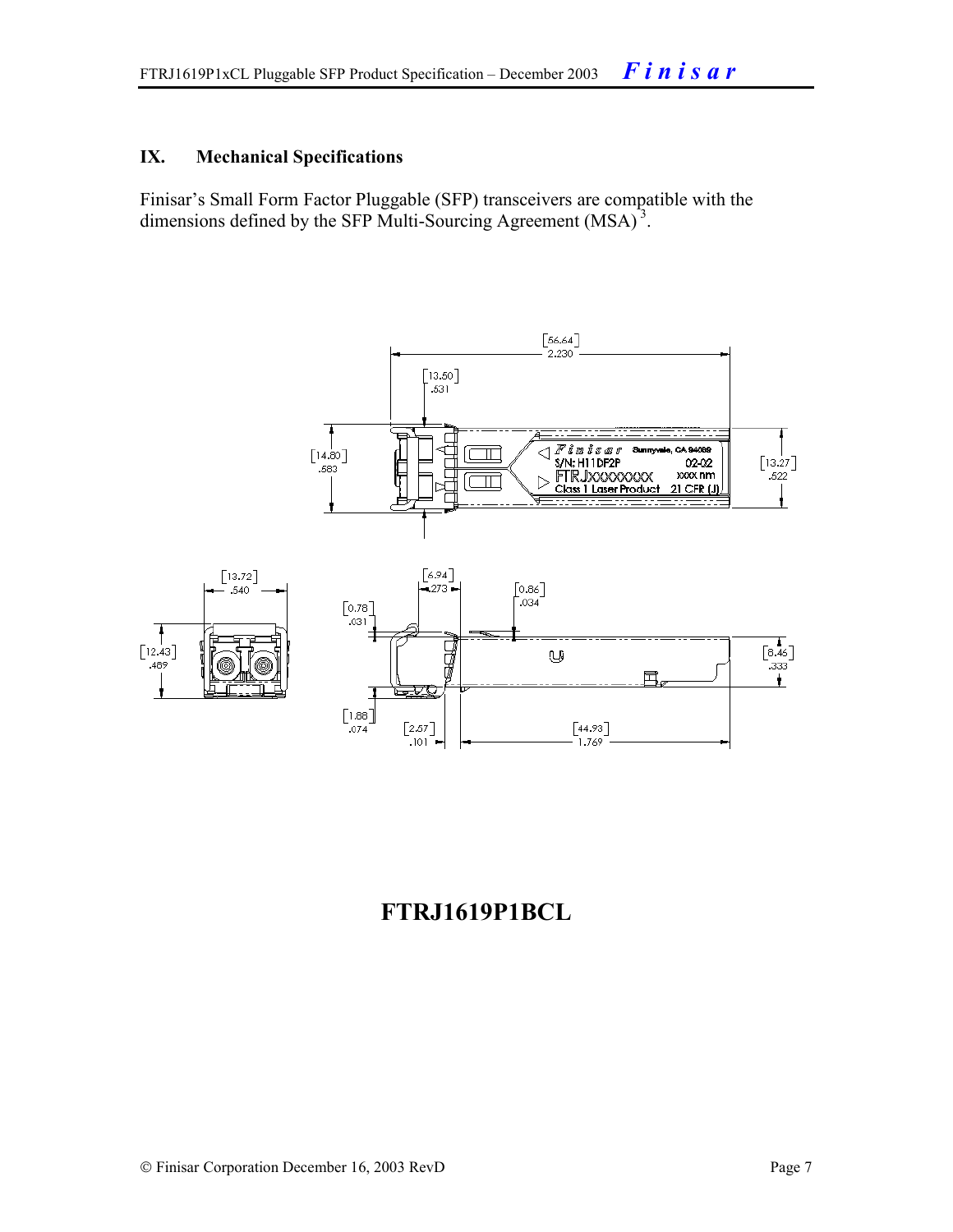



# **FTRJ1619P1WCL**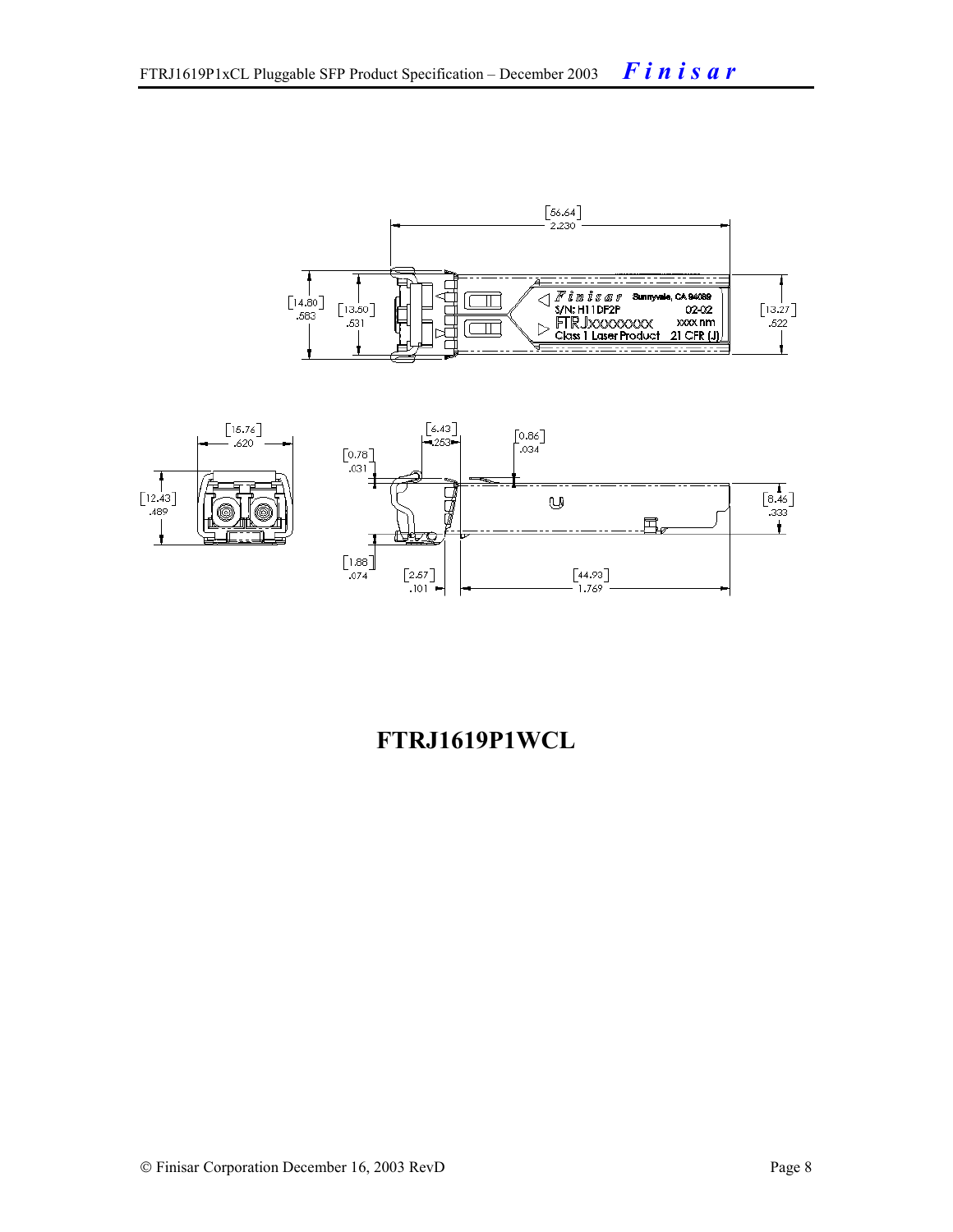### **X. PCB Layout and Bezel Recommendations**

 $\hat{\triangle}$ Through Holes are Unplated  $\triangle$ Rads and Vias are Chassis Ground, 11 Places  $\Delta$ atum and Basic Dimension Established by Customer

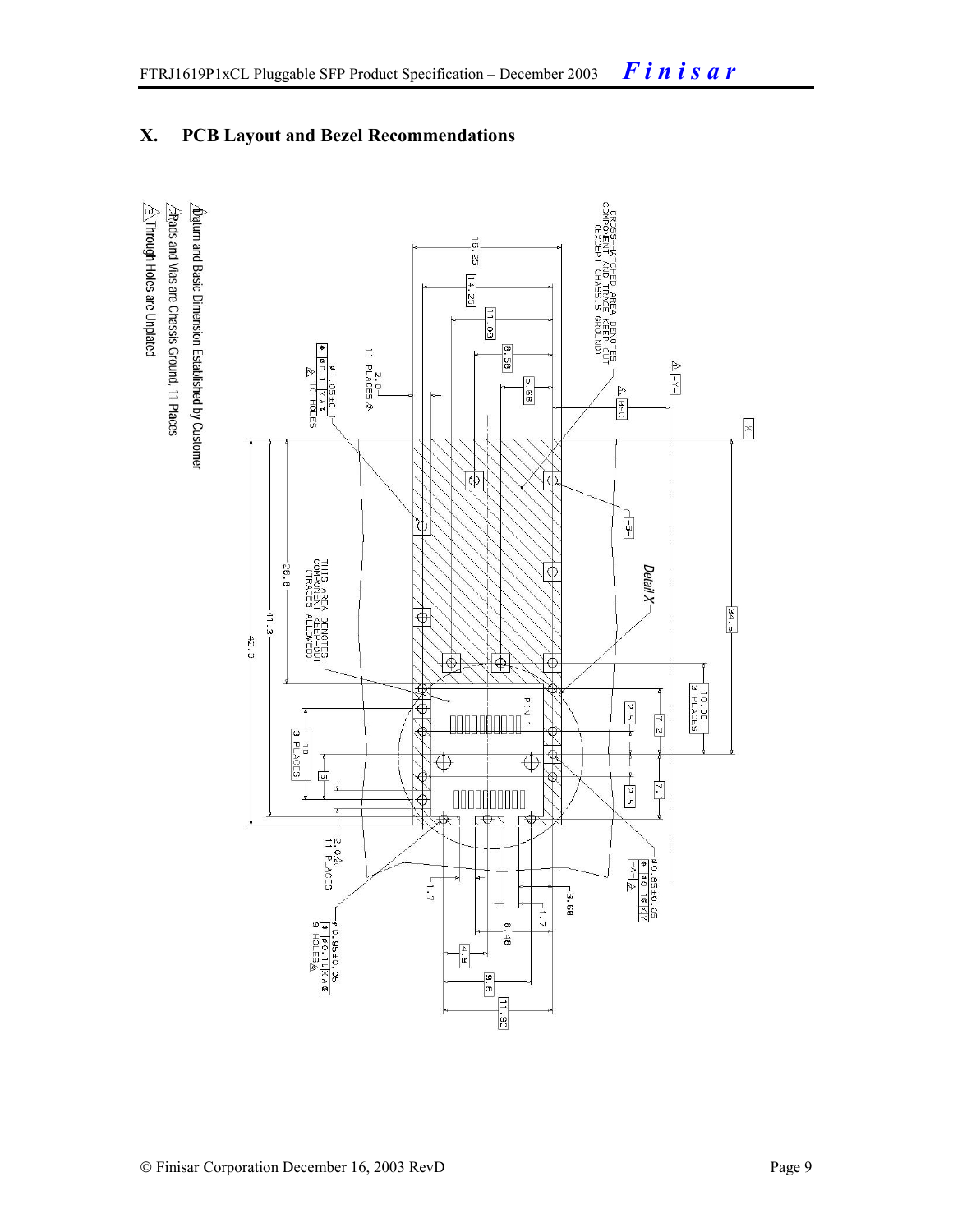

NOTES:

- $\triangle$  MINIMUM PITCH ILLUSTRATED, ENGLISH DIMENSIONS ARE FOR REFERENCE ONLY
- 2. NOT RECOMMENDED FOR PCI EXPANSION CARD APPLICATIONS